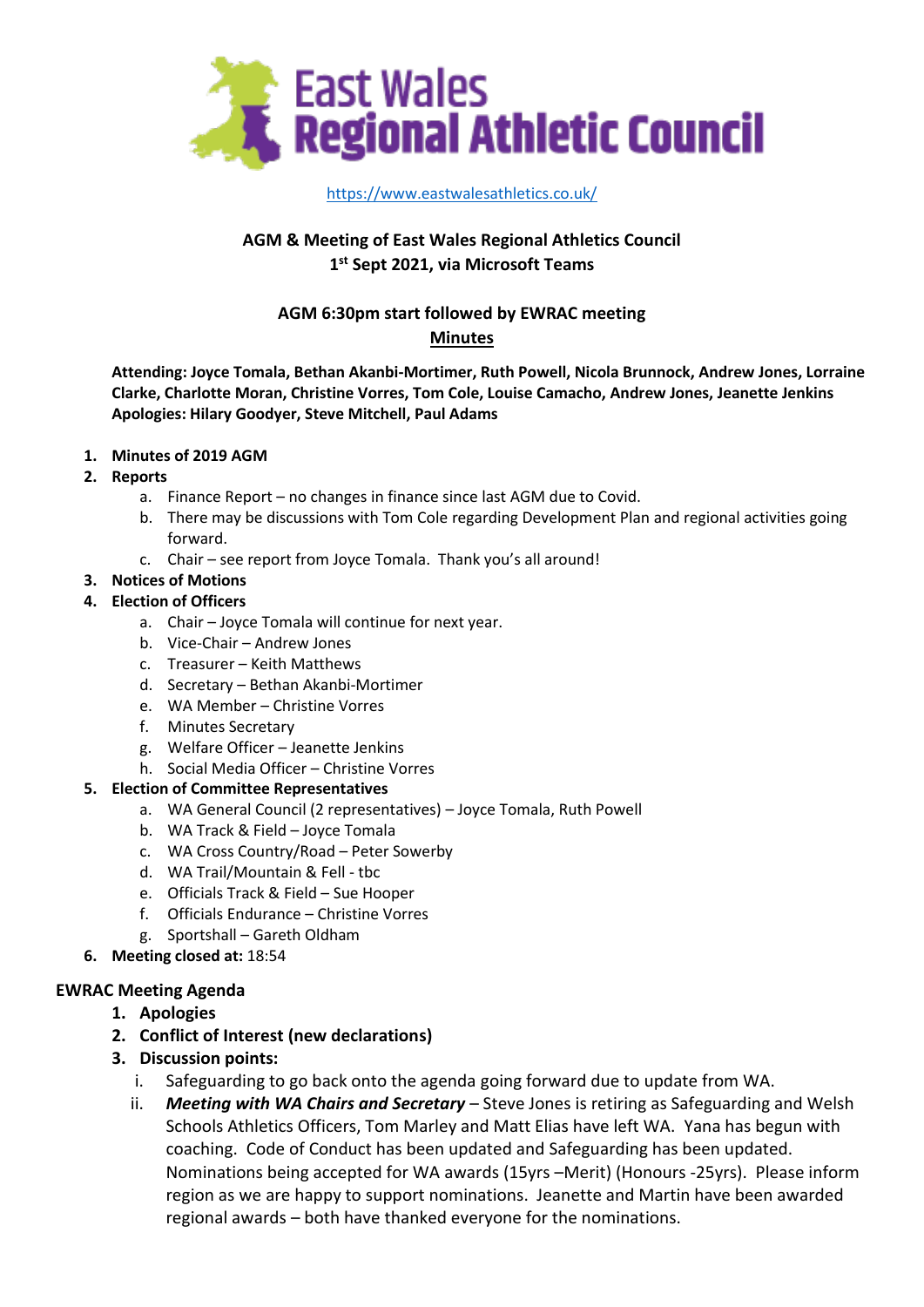**Action:** CV to update website with details on how to nominate for awards

- iii. *Interregional Champs (JT)* This year there have been very few competitions and attendance has been poor. Region asked for nominations for u13's and u15's. All clubs had athletes attending and parents helped. Report is available on website but it was a delight to see the children compete again. JW has asked for IR Champs to be put on the next General Council Meeting. JT asked if the region would support teams going to events going forward.
- iv. *Post Covid Concerns* JT is concerned about how we are going to get things going again after covid. JJ asked if a joined up approach between the clubs, WA and regional sport development teams would be helpful? Nicola reported that they have lots of children attending their sessions but she feels that there is nothing for them to do other than xc and park run. CV suggested that clubs might like to consider hosting a junior event. JJ confirmed that Mynydd Ddu also has a strong junior group supported by families. RP has confirmed that numbers have not dropped at RVAC and the club have 198 on waiting list. RP feels that children are vulnerable at the moment and the children are very vary of competition. RP also feels that Clubs, Coaches, Volunteers and Parents have not really got back into things. CV reported that all the big races are low in numbers, including London Marathon and feels that we need to be patient and start with smaller local races. Lorraine Clarke confirmed that club numbers are where they were pre-covid but 92 of them were new park runners. JJ confirmed that 12-16 yr olds are no longer being accommodated by junior park run either due to new rules. JT feels that as a region we need to support with regional events and would ask clubs to come forward for support with this.
- v. *EW Kit* JT noted that vests are currently taking about 2 weeks to come in. Other kit items are taking longer.

**Action:** CV to update EW website kit page with details of ordering times. Total Teamwear are supplying kit.

# **4. Reports:**

- i. *Safeguarding (JJ)* a number of workshops were put on by WA which were very well attended by clubs in the region. Unsure how the required changes have been implemented in the region. Jeanette questioned whether clubs had updated their websites with the relevant information. JJ queried whether clubs would be following this up. **Action:** JT to follow this up with WA and Tom Cole
- *ii. WA General Council (JT)*
- iii. *Track & Field (JT)* Meeting on  $14<sup>th</sup>$  July mainly focussed on getting T&F champs back up and running. Concerns raised around facilities in the region – Cwmbran not available due to vaccinations. Issues in Brecon but work going on in the school and we are not sure whether this has been resolved. Newport – incident with throwing cage at WA Champs which is now under RoSPA investigation. RVAC – track is open and available to book on CCBC website. Only track operational at present, no field events. Chris Moss is working on facility strategy and will give report at next T&F meeting on  $13<sup>th</sup>$  Oct.

RP reported that RVAC had received email around coaching from Zoe Brown. Torfaen Leisure Trust and WA have tried to engage with Cwmbran to no avail. Joyce Tomala is concerned about Cwmbran and BGAC as both have been difficult to engage with. RP has said that she is happy to support a meeting with both clubs to find out what support is needed. Joyce Tomala will try and make contact with clubs at meeting at competition on weekend.

**Action:** JT to try and make contact with BGAC and Cwmbran and update at next meeting.

iv. **Cross Country/Road** - proposed dates for Gwent League but not proposed venue as yet 16<sup>th</sup> Oct, 13<sup>th</sup> Nov, 4<sup>th</sup> Dec, 19<sup>th</sup> Feb, 19<sup>th</sup> Mar. Andrew Jones confirmed that there was a new Gwent League website. Jeanette confirmed that no information had been received about the Leeds Abbey Dash Competition. Any information about the CAU.

Action: JT to send email around to see if 16<sup>th</sup> Oct can be used as regional champs. 16<sup>th</sup> Oct is confirmed as Cardiff Cross Challenge event and ask when the IR champs would be held.